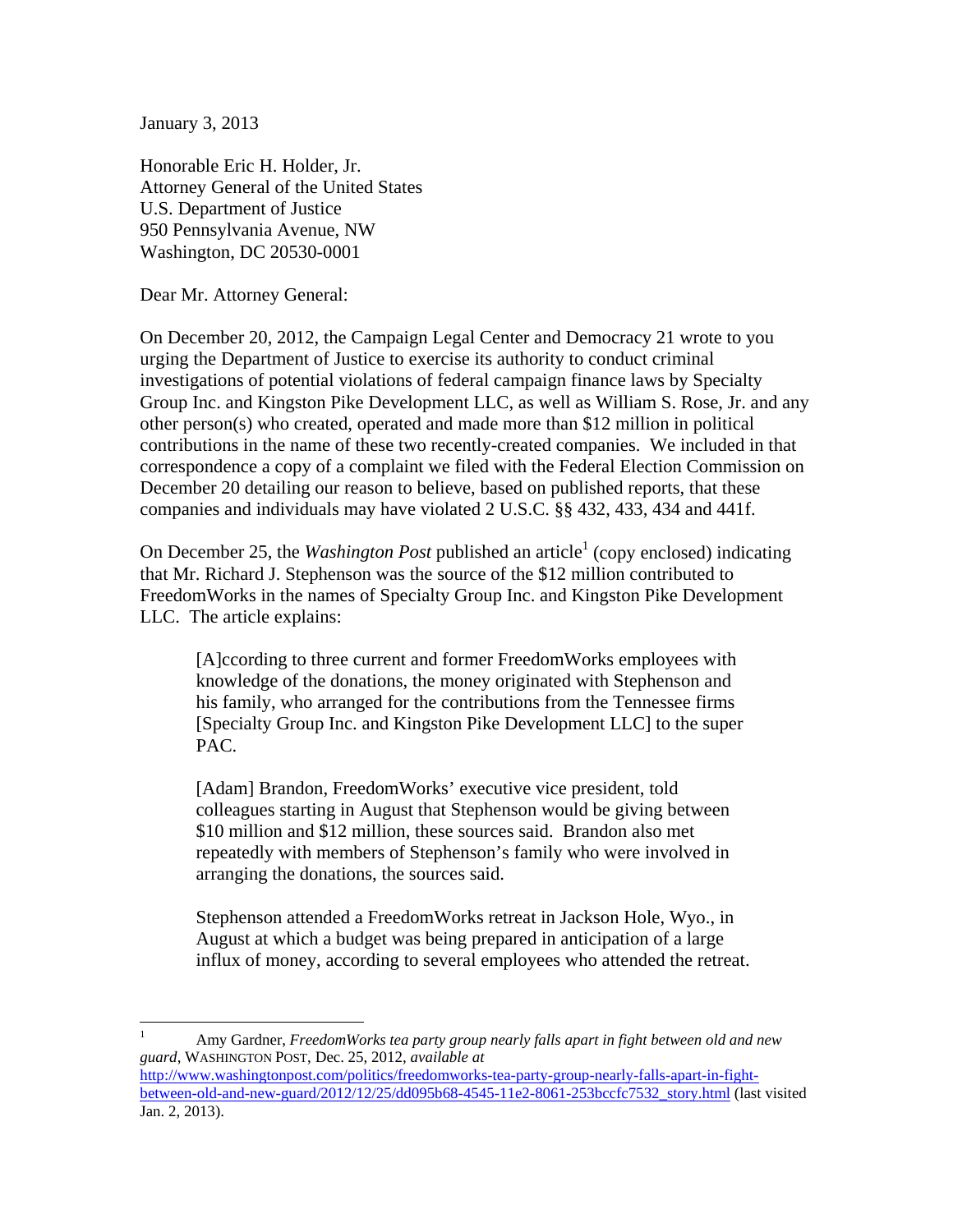At the retreat, Stephenson dictated some of the terms of how the money would be spent, the employees said.

"There is no doubt that Dick Stephenson arranged for that money to come to the super PAC," said one person who attended the retreat. "I can assure you that everyone around the office knew about it."

If the information presented in the article is true, there is reason to believe Mr. Stephenson may have violated 2 U.S.C. § 441f by making more than \$12 million in contributions to FreedomWorks in the names of Specialty Group Inc. and Kingston Pike Development LLC. Likewise, there is reason to believe these two companies, as well as Mr. Rose and any other individuals operating the companies, may have violated 2 U.S.C. § 441f by knowingly permitting the companies' names to be used for the making of such contributions. Additionally, there is reason to believe that by arranging these contributions, FreedomWorks and Mr. Brandon may have violated section 441f by knowingly accepting contributions by Mr. Stephenson in the names of Specialty Group Inc. and Kingston Pike Development LLC.

Given this new information, we repeat our call for the Department of Justice to conduct a full investigation of this matter and fulfill its responsibility to enforce our nation's campaign finance laws. The integrity of our elections depends on it.

Sincerely,

/s/ J. Gerald Hebert\_\_\_\_\_\_\_\_\_\_\_ Campaign Legal Center, by J. Gerald Hebert 215 E Street, NE Washington, DC 20002 (202) 736-2200

/s/ Fred Wertheimer\_\_\_\_\_\_\_\_\_\_\_ Democracy 21, by Fred Wertheimer 2000 Massachusetts Avenue, NW Washington, DC 20036 (202) 355-9600

Copy to: Mr. Lanny A. Breuer, Assistant Attorney General, Criminal Division Mr. Jack Smith, Chief, Public Integrity Section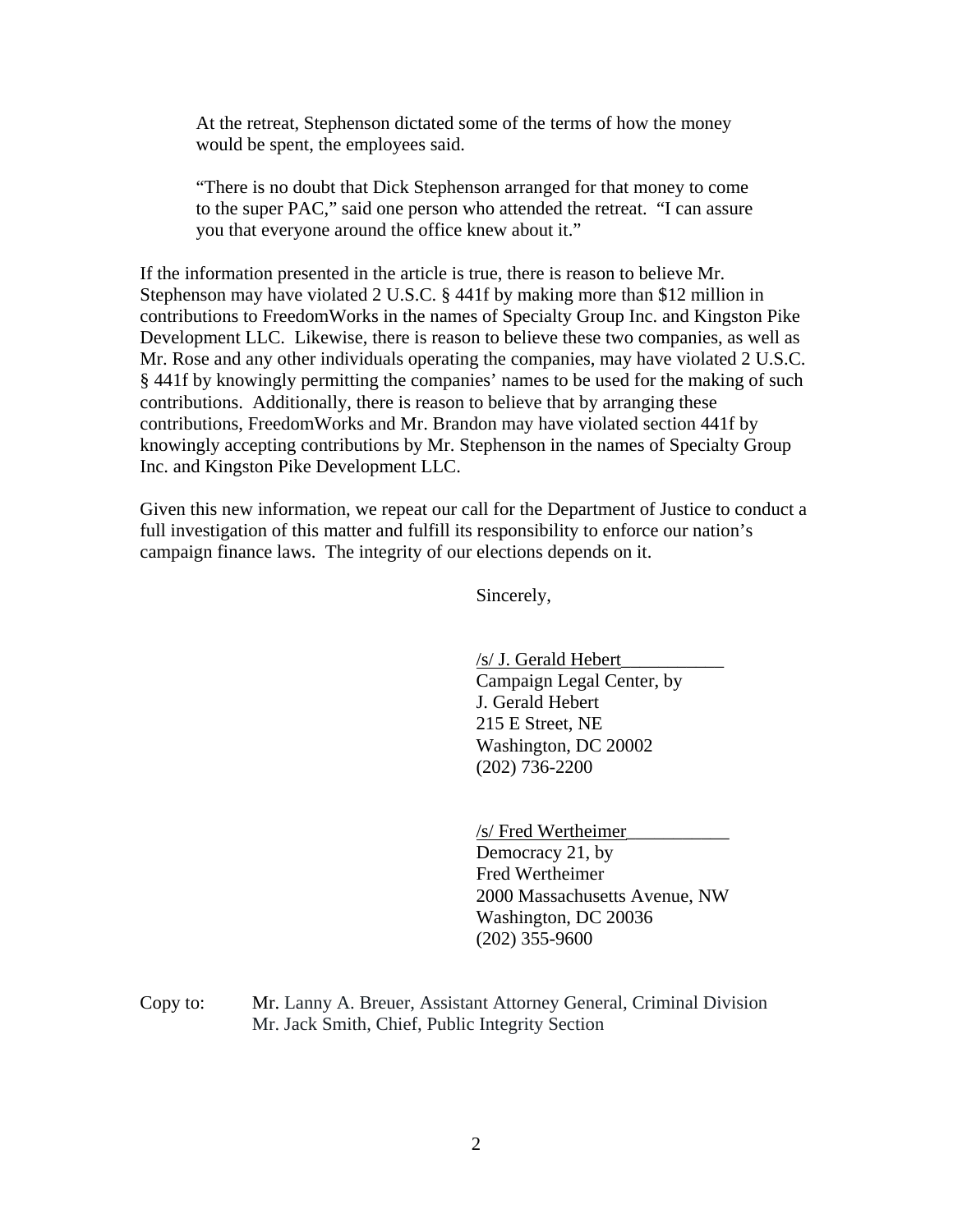# The Washington Post

Back to [previous](javascript: history.go(-1)) page

# FreedomWorks tea party group nearly falls apart in fight between old and new guard

## By Amy [Gardner,](http://www.washingtonpost.com/amy-gardner/2011/02/02/ABlP8AJ_page.html) Published: December 25

The day after Labor Day, just as campaign season was entering its final frenzy, FreedomWorks, the Washington-based tea party organization, went into free fall.

Richard K. Armey, the group's chairman and a former House majority leader, walked into the group's Capitol Hill offices with his wife, Susan, and an aide holstering a handgun at his waist. The aim was to seize control of the group and expel Armey's enemies: The gun-wielding assistant escorted FreedomWorks' top two employees off the premises, while Armey suspended several others who broke down in sobs at the news.

The coup lasted all of six days. By Sept. 10, Armey was gone — with a [promise](http://www.washingtonpost.com/politics/armeys-exit-from-freedomworks-highlights-tea-partys-post-election-turmoil/2012/12/04/b9103b0a-3e29-11e2-bca3-aadc9b7e29c5_story.html) of \$8 million — and the five ousted employees were back. The force behind their return was Richard J. Stephenson, a reclusive Illinois millionaire who has exerted increasing control over one of Washington's most influential conservative grass-roots organizations.

Stephenson, the founder of the for-profit Cancer Treatment Centers of America and a director on the FreedomWorks board, agreed to commit \$400,000 per year over 20 years in exchange for Armey's agreement to leave the group.

The episode illustrates the growing role of wealthy donors in swaying the direction of FreedomWorks and other political groups, which increasingly rely on unlimited contributions from corporations and financiers for their financial livelihood. Such gifts are often sent through corporate shells or nonprofit groups that do not have to disclose their donors, making it impossible for the public to know who is funding them.

In the weeks before the election, more than \$12 million in donations was funneled through two Tennessee corporations to the FreedomWorks super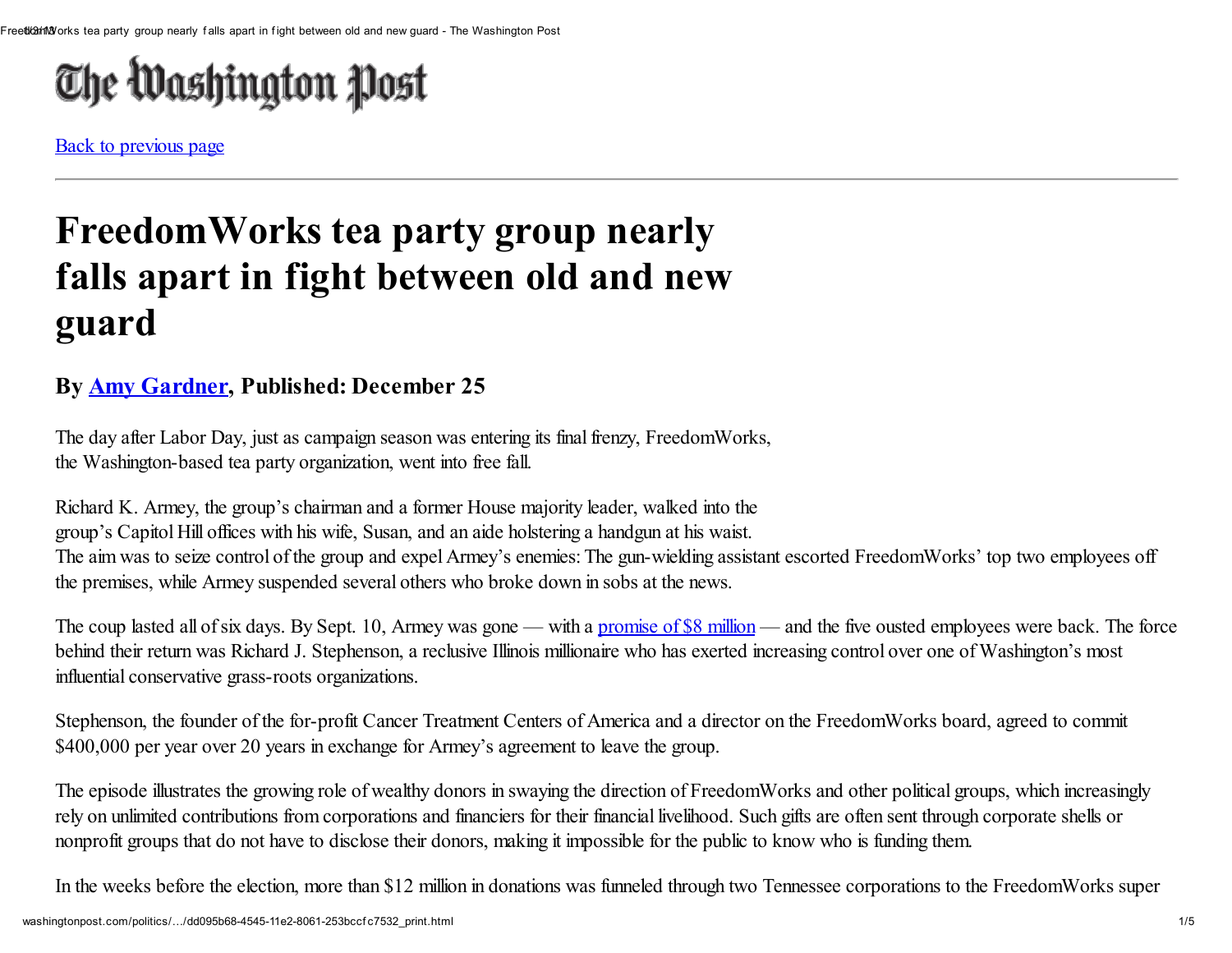PAC after negotiations with Stephenson over a preelection gift of the same size, according to three current and former employees with knowledge of the arrangement. The origin of the money has not previously been reported.

These and other new details about the near-meltdown at [FreedomWorks](http://articles.washingtonpost.com/2012-12-04/politics/35625085_1_grass-roots-conservative-movement-freedomworks-jamie-radtke) were gleaned from interviews with two dozen current and past associates, most of whom spoke on the condition of anonymity in order to talk freely.

The disarray comes as the [conservative](http://www.washingtonpost.com/politics/as-republicans-ponder-2012-defeat-partys-philosophy-hangs-in-the-balance/2012/12/15/ca030ab4-449b-11e2-8e70-e1993528222d_story.html?hpid=z4) movement is struggling to find its way after the November elections, which brought a second term for President Obama and Democratic gains in the House and Senate. Armey said in an interview that the near-meltdown at his former group has damaged the conservative cause.

"FreedomWorks was the spark plug, the energy source, the catalyst for the movement through the 2010 elections," Armey said, referring to the GOP midterm sweep. "Harm was done to the movement."

Stephenson, 73, declined a request for an interview. Matt Kibbe, the group's president, and Adam Brandon, its senior vice president, declined to discuss the issue.

"I don't comment on donors," Brandon said. "He's on our board, he's a board member like anyone else. That's it. I see him at board meetings."

Stephenson, a longtime but little-known player in conservative causes, is a resident of Barrington, Ill., a northwest suburb of Chicago known for its affluence and sprawling horse estates such as his [Tudor](http://www.tudoroaksfarm.com/home.html) Oaks Farm. He founded the Cancer Treatment Centers of America in 1988 following his mother's death from bladder cancer, according to the for-profit company's Web site and his public [remarks](http://www.cancercenter.com/video/about-ctca/ctca-leadership/richard-j-stephenson). Stephenson also holds investments in a broad portfolio of other businesses, including finance and real estate companies.

Stephenson has a passion for libertarian politics stretching back to the 1960s, when he attended seminars featuring "Atlas Shrugged" author Ayn Rand and economist Murray Rothbard, according to those who know him at FreedomWorks. Like Armey, Stephenson was an early supporter of Citizens for a Sound Economy, the conservative lobbying group founded by oil billionaires Charles and David Koch in 1984 that split into FreedomWorks and Americans for Prosperity 20 years later. The Kochs, known for bankrolling a variety of conservative causes, kept control of AFP, while Stephenson and Armey stayed with FreedomWorks.

FreedomWorks has been on a remarkable run in recent election cycles, growing its annual budget from \$7 million to \$40 million in just a few years and helping lead the tea party movement against Obama's agenda. The group was among several that rose up last [week](http://www.washingtonpost.com/blogs/post-politics/wp/2012/12/20/freedomworks-changes-its-mind-hates-plan-b/) in opposition to a failed proposal from House Speaker John A. Boehner (R-Ohio) to raise federal taxes on millionaires.

The group played a crucial role in ushering a wave of tea party candidates into office in recent years, staging rallies, hawking books and videos, and organizing media appearances with conservative personalities such as Glenn Beck and Rush Limbaugh.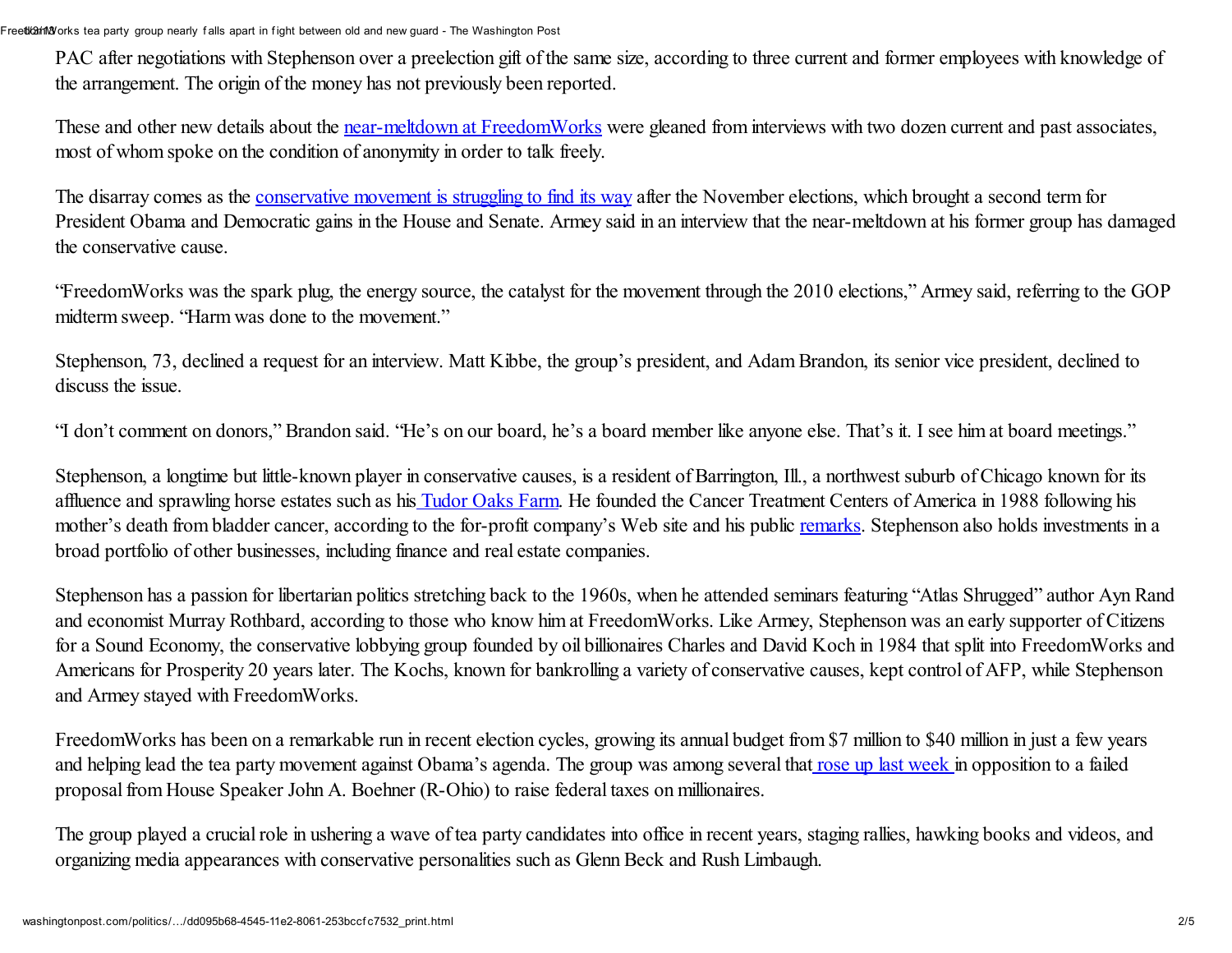"I've enjoyed my association with FreedomWorks," said Sen. Mike Lee (R-Utah), who defeated incumbent Bob Bennett with help from the group. "Matt Kibbe and Dick Armey endorsed me early in my candidacy for the U.S. Senate, and they were a big help to me."

Despite such testimonials, FreedomWorks has struggled with accusations that it is an "astroturfer" — a national organization of big-money donors that swept in to lay claim to an independent movement.

According to public records, FreedomWorks received more than \$12 [million](http://www.opensecrets.org/outsidespending/contrib_all.php?cmte=C00499020&type=A&cycle=2012)before the election from two corporations based in Knoxville, Tenn.: Specialty Investments Group and Kingston Pike Development. The firms were established within a day of each other by William S. Rose III, a local bankruptcy lawyer.

Rose, who could not be reached for comment, has said publicly he would not answer questions about the donations. But according to three current and former FreedomWorks employees with knowledge of the donations, the money originated with Stephenson and his family, who arranged for the contributions from the Tennessee firms to the super PAC.

Brandon, FreedomWorks' executive vice president, told colleagues starting in August that Stephenson would be giving between \$10 million and \$12 million, these sources said. Brandon also met repeatedly with members of Stephenson's family who were involved in arranging the donations, the sources said.

Stephenson attended a FreedomWorks retreat in Jackson Hole, Wyo., in August at which a budget was being prepared in anticipation of a large influx of money, according to several employees who attended the retreat. At the retreat, Stephenson dictated some of the terms of how the money would be spent, the employees said.

"There is no doubt that Dick Stephenson arranged for that money to come to the super PAC," said one person who attended the retreat. "I can assure you that everyone around the office knew about it."

Among other things, Stephenson wanted a substantial sum spent in support of Rep. Joe Walsh (R-Ill.), a tea party favorite and Stephenson's local congressman, several who attended the retreat recalled. Walsh garnered national headlines during the campaign when he questioned whether his opponent, Tammy Duckworth, a former Blackhawk helicopter pilot who lost both legs in Iraq, was a "true hero." Despite internal misgivings about the value of the investment, FreedomWorks spent \$1.7 million on ads supporting Walsh; he lost the race.

Two watchdog groups last week asked the Federal Election Commission and the Justice Department to investigate the donations from the two Tennessee companies. The groups, Democracy 21 and the Campaign Legal Center, say the arrangement could violate federal laws that prohibit attempting to hide the true source of a political contribution by giving it under another name. (Brandon declined to comment on the complaints, but he said the group's books were in order.)

### Partnership unravels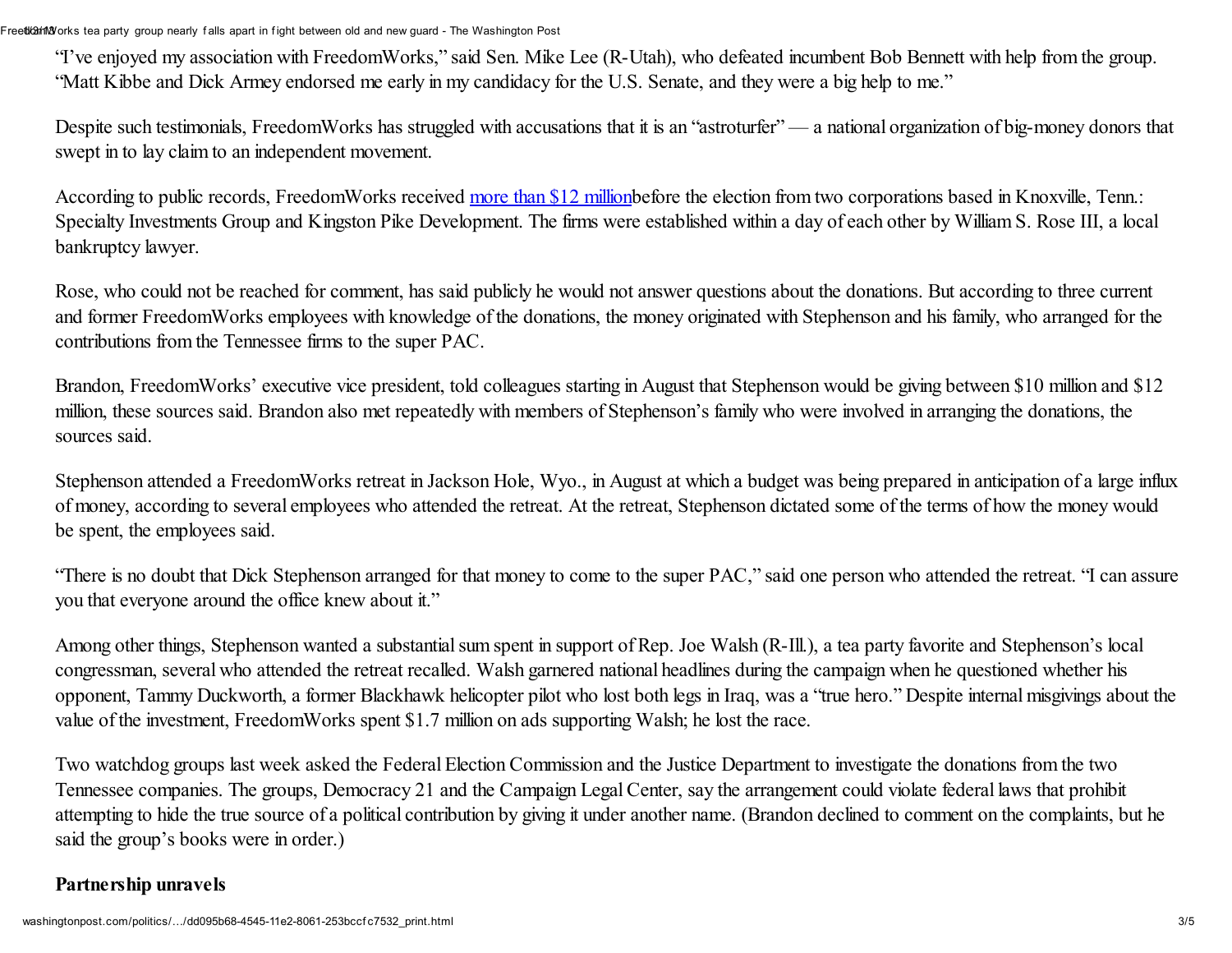For years, FreedomWorks was headed by an unlikely duo: Armey, 72, the old-guard pol who wears a black cowboy hat even when he's not on his Texas ranch, and Kibbe, 49, who sports mutton-chop sideburns and has a passion for the Grateful Dead.

But the most important relationship appears to be the bond between Kibbe and Stephenson, who bridged their age gap through shared libertarian views and Kibbe's battle with testicular cancer a decade ago, Armey and others said. They said Kibbe, after being given a terminal diagnosis, was encouraged by Stephenson to get treatment at his cancer clinics; more than a decade later, they said, he is cancer-free.

Until this year, the partnership between Kibbe and Armey worked well. Armey's renown as a former House member drew media attention and crowds of conservative activists — most of them old enough to remember Armey's role in the Republican revolution in Congress in 1994. And Kibbe's youthful intellectualism drew a new generation of libertarian soldiers into the FreedomWorks fold. In 2010, the two co-wrote a book, "Give Us Liberty: A Tea Party Manifesto," that became a New York Times bestseller and a successful marketing toolfor [FreedomWorks,](http://www.amazon.com/gp/product/B005SN0JZA/ref=as_li_qf_sp_asin_tl?ie=UTF8&tag=washingtonpost-20&linkCode=as2&camp=1789&creative=9325&creativeASIN=B005SN0JZA) which collected the book's proceeds and used it to attract donations.

The partnership came to a crashing end when Armey marched into FreedomWorks's office Sept. 4 with his wife, Susan, executive assistant Jean Campbell and the unidentified man with the gun at his waist — who promptly escorted Kibbe and Brandon out of the building.

"This was two weeks after there had been a shooting at the Family [Research](http://www.washingtonpost.com/blogs/crime-scene/post/suspect-in-shooting-at-family-research-council-indicted-on-terrorism-charge/2012/10/24/ab195792-1e09-11e2-b647-bb1668e64058_blog.html) Council," said one junior staff member who spoke on the condition of anonymity because he was not authorized to talk to the media. "So when a man with a gun who didn't identify himself to me or other people on staff, and a woman I'd never seen before said there was an announcement, my first gut was, 'Is FreedomWorks in danger?' It was bizarre.' "

By nearly all accounts, including from those loyal to him, Armey handled his attempted coup badly. Armey says he was stepping in because of ethical breaches by Kibbe and Brandon, accusing them of improperly using FreedomWorks staff resources to produce a book — ironically, named "Hostile Takeover" — for which Kibbe claimed sole credit and was collecting royalties. The use of internal resources for Kibbe's benefit could jeopardize the group's nonprofit tax status; the group denies any impropriety.

"This is not only about this one incident," Armey said. "But that one incident was a matter of grievous concern."

Armey also accused Brandon, Kibbe and other staff members loyal to them of squeezing him out of media appearances and management decisions while using his name to market the group.

Armey appeared out of touch and unsure of how FreedomWorks operated when he took over that Tuesday morning, according to interviews with more than a dozen employees on both sides who witnessed the takeover. Sitting in a glass-walled conference room visible to much of the staff, he placed three young female employees on administrative leave, then reversed himself when they burst into tears; his wife lamented aloud that maybe they had "jumped the gun."

In subsequent meetings, Susan Armey passed her husband notes that several employees assumed contained suggestions on what to say. According to